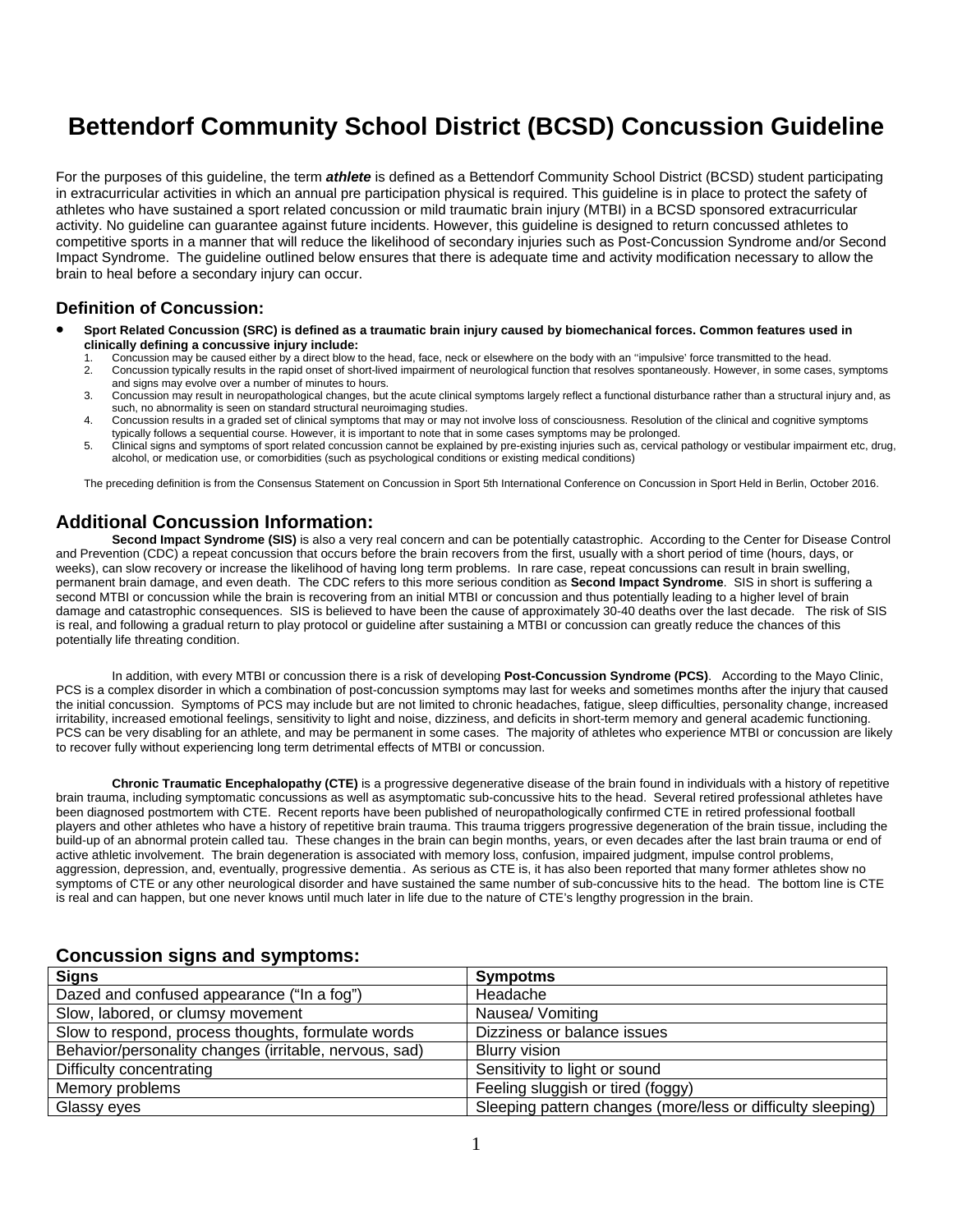# **BCSD Concussion Guideline**

- An athlete with signs and symptoms of a concussion, or an athlete believed to have sustained a MTBI, will be removed from play as soon as possible until evaluated and cleared by a qualified health care professional specifically trained in concussion evaluation and management. The BCSD employs Certified Athletic Trainers (ATCs), qualified in concussion recognition, management, and treatment. The ATCs work under the BCSD Team Physician(s). If parents/guardians choose to take their student athlete for evaluation to other health care professionals outside of the school setting, it is encouraged that those health care professionals evaluating and treating concussions be qualified and trained in the area of concussion and MTBI management. The ATCs and BCSD physicians maintain the right to determine return to play progression for each athlete.
- All athletes with suspected concussions will be removed from competition/practice. They then will be evaluated by the ATCs or BCSD Team Physician and if determined to have concussion the parents will be notified. If those health care professionals are not available, the supervising coach or administrator will call the parents/guardians. It is suggested that the parents then take their son/daughter to a family physician for evaluation or to the emergency room if symptoms are present. If another medical professional such as a MD/DO perform an evaluation and provide treatment, the athlete should bring documentation of the diagnosis and recommendations to the ATCs. The qualified health care providers' orders will be reviewed and followed unless the BCSD Team Physician or the ATCs feel the athlete needs further evaluation and screening or a more conservative approach to the injury. The BCSD Medical Staff will act in the best interest of the athlete and the school district.
- The District BCSD uses the Immediate Post-Concussion Assessment and Cognitive Testing (ImPACT) software. ImPACT is a concussion evaluation tool that has been used by NCAA Division I schools and other professional sports. Athletes will take a baseline test on ImPACT. The results of the baseline test are stored within the software. In the event of a suspected or diagnosed concussion, the athlete will be given a post-injury test. Scores will be evaluated by the BCSD Medical Team and compared to baseline results. This test acts as a tool for the BCSD Team Physician and ATCs to use as a guide to safe return to play (RTP)*. ImPACT Tests will not be the sole determining factor for RTP decisions*. All Bettendorf High School athletes participating in Football, Volleyball, Basketball, Soccer Players, Wrestlers, and Cheerleading/Dance will be given the opportunity to take the ImPACT Test.
- The BCSD also utilizes the King-Devick Test. The King-Devick is recognized by many top NCAA schools and the Mayo Clinic as a reliable and quick tool to objectively determine whether players should be removed from play for further concussion evaluation. This test will primarily be used in football, but may also be used in other contact sports listed above. This test requires baseline testing of the athletes prior to use on the field. The King-Devick test will not be the sole determining factor for the need for concussion evaluation or removal from play.
- If the athlete is deemed to have suffered a concussion, the athlete will not be allowed to return to participation until cleared by the ATCs, BCSD Team Physician, or other qualified health care professional. *The athlete must follow the return to play (RTP) steps and procedure as appears in this guideline. No student-athlete will be allowed to return to play without following the RTP steps and procedure.*
- Following a concussion, the athlete will be monitored daily for symptom checks by the athletic trainer or school nurse. When the athlete demonstrates symptom resolution, and a full return to academic school and class work, a post injury ImPACT test will be administered. The results will be compared to the athlete's original baseline scores. These scores will be evaluated by the athletic trainers. If there is no baseline test available for comparison, the scores will be compared using a national data base standard and the students GPA. If a parent would like the scores made available to them to take to their family physician they can make a verbal or written request to the athletic trainer or athletic department.
- *The BCSD Team Physician and the ATCs (working directly under BCSD Team Physician) will have ultimate return to play authority.* The BCSD Team Physician and the ATCs will take into consideration all other health care providers qualifications and directions and will make a determination as to the athletes return to play status. The BCSD Team Physician and the ATCs may agree to follow other health care providers scripts or choose to overrule those providers if believed to be in the best interest of the school district and athlete. The BCSD Medical Staff will not overrule a restrictive note unless the parents/guardians request a second opinion from the BCSD Team Physician and will then follow the BCSD Team Physician's findings and direction. *The ATCs will not overrule a conservative or more cautious note in any circumstance.*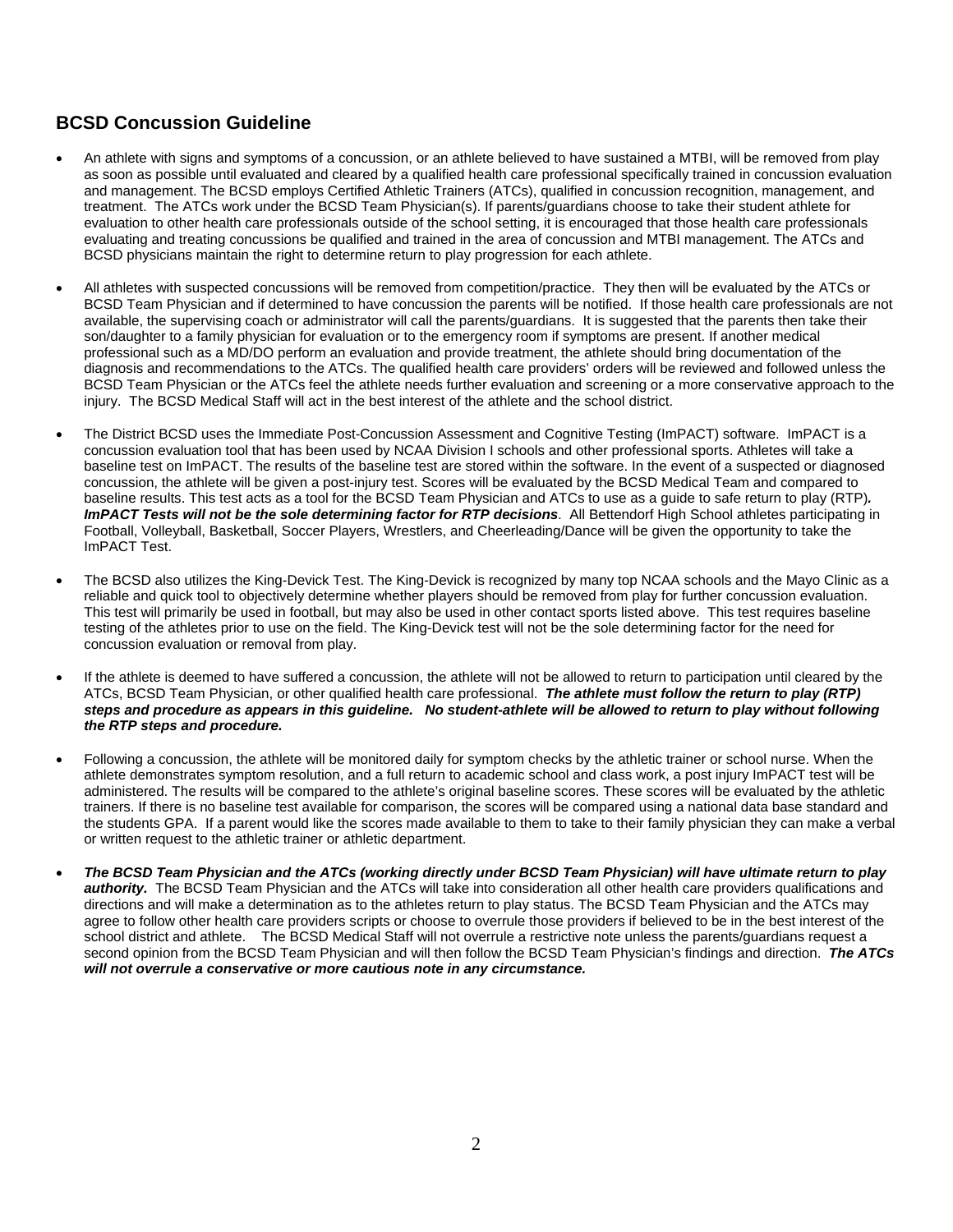## **Detailed Return to Play (RTP) Guideline**

- Bettendorf High School and BCSD utilizes a return to play guideline for safely reintegrating athletes to sport and physical activity after concussion. The return to play steps consists of 6 days of progressive and monitored physical activity. The athlete will start the process once they are symptom free. The athlete will move from step to step until completion of the guideline before full return to play (RTP). If each step is passed without symptom recurrence, an athlete could potentially return to full game participation in 6 Days (See Table-1). However, this is the best case scenario and is often not the case when dealing with concussion and MTBI. If symptoms resurface within any step/day during the RTP guideline, the athlete will repeat the previous day's physical activity requirements once they are symptom free. BCSD personnel, Team Physician, or the ATCs will try to communicate as much as possible with parents and other physicians who may have seen the athlete throughout the RTP process. It is important to note that a Step does not denote a day/24 hour period as Steps could take weeks and some instances allow for multiple Steps in the same day.
- **Progression past Step 1 only occurs when an athlete is asymptomatic (reports and shows no signs or symptoms of concussion or Post-Concussion Syndrome). An athlete will not advance or proceed in the process with signs and symptoms of concussion. The athlete must also be fully engaged in all normal academic course work as prior to the injury.**
- If symptoms occur or persist anytime in the guideline the athlete may be referred back to BCSD Team Physician or family physician. If this occurs the athlete will not progress any further in the RTP process.

### *Step One*

- o An athlete could remain in Step One as long as symptoms remain. If an athlete has an increasing number of concussion signs or worsening symptoms the athlete may be referred back to a physician or to a specialist. If an athlete's symptoms remain unchanged for more than 7 days, the athlete may also be referred back to a physician or specialist at that time.
- o Athlete is initially evaluated by ATCs or BCSD Team Physician or qualified health care professionals and determined to have a concussion or MTBI. If evaluated by a qualified health care professional not employed by the BCSD, documentation and any notation from that provider should be shared with the BCSD medical staff. It is important to understand that no matter what health care provider evaluates the athlete they must still follow the BCSD RTP Guideline written within this document unless agreed upon by the BCSD Team Physician.
- o Once a concussion has been determined by the ATCs or the BCSD Team Physician, the athlete will be removed from all physical activity and mental exertion. The ATCs or the BCSD Team Physician may recommend time off from school to allow the brain to heal; this could mean the absence of school and classroom activities. The athlete will, at this point, enter the BCSD Return to Learn Guideline. The ATCs will communicate with parents/guardians, school administration, school nurse, and teachers to report the athlete's condition and cognitive abilities if necessary. *Once the athlete is asymptomatic for 24 hours they will progress to Step Two and back in school full time without restriction.* The BCSD Team Physician and ATCs will err on the side of caution if the 24 hour period is in question. The ATCs and BCSD Team Physician maintain the right to delay progression to Step 2 of this guideline.

The 24 hour period begins when the athlete notes they are asymptomatic. If an athlete goes to bed with symptoms and wakes the next morning without symptoms, the 24 hour period starts at the time when the athlete wakes without symptoms.

o Athletes will be asked to report symptom severity to the ATC, or School Nurse, by completing an online or paper Concussion Symptom Checklist three times a day.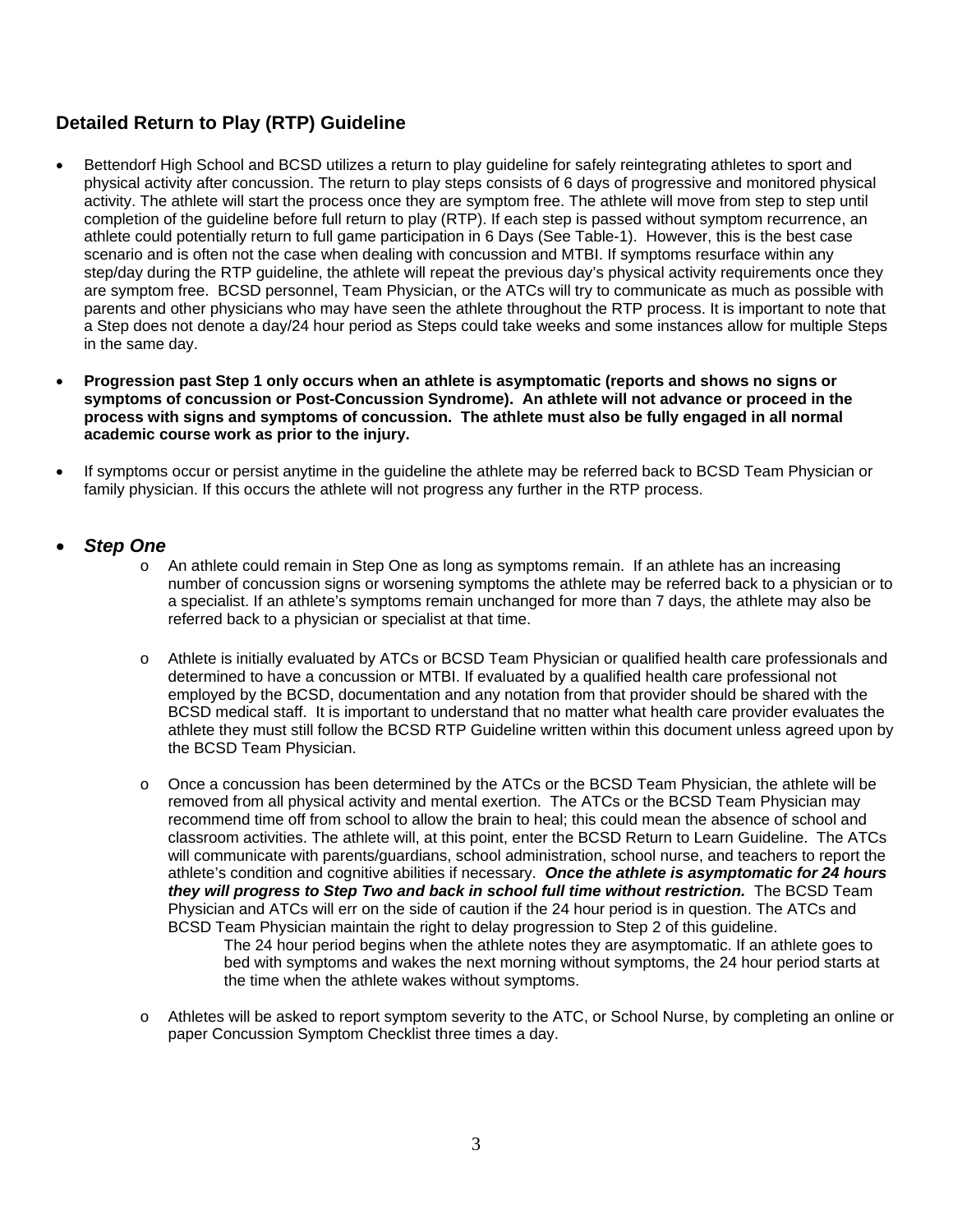## *Step Two*

- o Athlete may take a post-injury ImPACT Test once they have been *asymptomatic for a minimal of 24 hours.* The athlete must be asymptomatic prior to starting the post-injury test*.* The King Devick test may also be used to determine the readiness to return to physical activity as an additional post-injury testing tool.
- $\circ$  If the Post Injury ImPACT Test results are comparatively equal to baseline scores and the athlete remains asymptomatic the ATCs or BCSD Team Physician will determine whether to progress the athlete to gradual physical activity and the RTP guideline. If the athlete's scores are not comparatively equal or symptoms increase during testing, the ATCs or the BCSD Team Physician will make a determination as how to progress the athlete. This may include another day of rest, or 24 hour asymptomatic period, before proceeding to Step 3. The BCSD Medical Team maintains the right to determine whether or not to progress an athlete from one step to another. The BCSD Medical Team will act in the best interest of the athlete and the district to progress the athlete even if the athlete claims to be asymptomatic and/or their score are comparatively equal. This may occur more frequently in those individuals with a concussion history or other mental or cognitive conditions that may delay healing. Previous concussion history, ImPACT scores, medical evaluation results, current medications the athlete may be using, and other cognitive or physical complications will be considered in making the decision to progress the athlete in the RTP process. *ImPACT scores are not the sole determining factor in RTP progression.*
- o *At any time the athlete exhibits the same symptom level or lingering symptoms that prevent comparatively equal scores on ImPACT or King Devick Test, that athlete may be referred back to the BCSD Team Physician or MD/DO of the parents/guardian choosing. At this time the BCSD Team Physician and/or BCSD Certified Athletic Trainers will make a determination how to progress the athlete.*
- o The athlete may progress from Step Two to **day one** of Step Three in the same day if they are asymptomatic and have comparatively equal ImPACT scores. **THIS IS THE ONLY SENARIO IN WHICH MULTIPLE STEPS CAN BE COMPLETED IN A PERIOD OF LESS THAN 24 HOURS.**

## *Step Three*

- o Athlete is ready for monitored gradual return to physical activity. An athlete will not be permitted to pass multiple physical activity steps/days within a single 24 hour period.
- $\circ$  If symptoms resurface at any time during the progression, the athlete will automatically step down to the previously passed day of physical activity. They must asymptomatic for approximately 24 hours prior to attempting the previous day's physical activity requirements or mental tests. Physician consultation may also occur if symptoms present after any physical activity within the return to play guideline.
- o Physical Activity Progression (By Days)
	- Day 1 Light cardiovascular exercise on stationary equipment Heart rate to stay below 70% of max heart rate.
		- (If no symptoms occur within approximately 24 hours, the athlete may progress to Day 2)
	- Day 2 High intensity cardiovascular using a non-stationary means, such as running or swimming. These activities may or may not be specific to their sport
		- (If no symptoms occur within approximately 24 hours r, the athlete may progress to Day 3)
	- Day 3 Strenuous cardiovascular workout which may be specific to position in sport. If contact Sports, no contact drills will be allowed but may participate in non-contact drills and resistance training.
		- (If no symptoms occur within approximately 24 hours, the athlete may progress to Day 4)
	- Day 4 Return to normal practice. Full contact allowed with no restrictions. Athlete is not released for game or competition play. *The head coach and ATC will determine what conditions must be present for a practice to be considered a full contact unlimited practice.*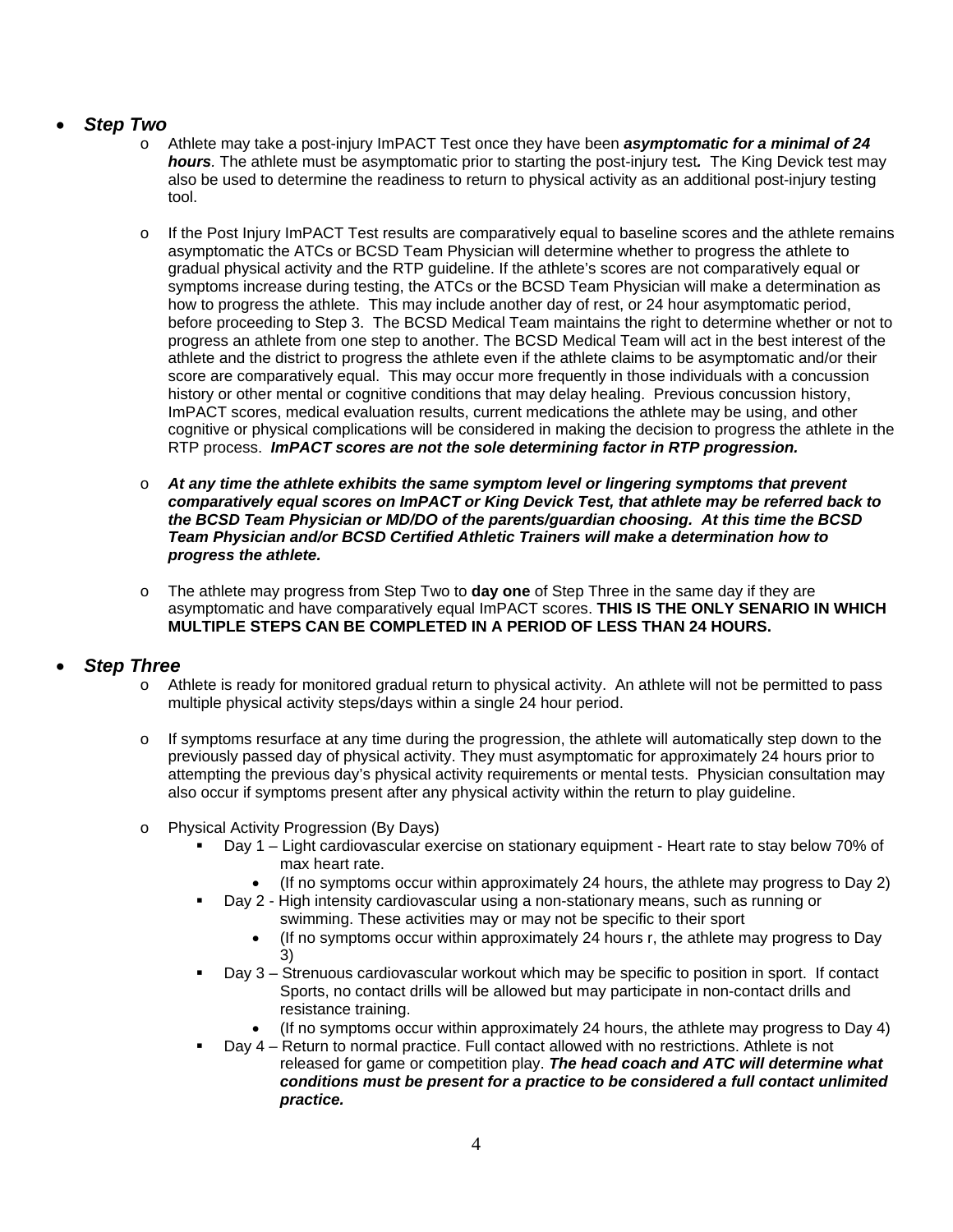#### *Step Four*

- o In this step the athlete will undergo a final evaluation and screening and be returned to full participation without restrictions. This may include a final ImPACT test. *The athlete must complete a full contact unlimited practice prior to being released to participate in any game or competition.* 
	- Day 5 Full and Unlimited participation in Games and Matches.

#### *Example - 1*:

 Athlete completes a STEP 3 - Day 2 workout and following experiences increase symptoms, the athlete will first wait until they are asymptomatic and then have to perform the Day 1 test again to progress to Day 2. On the day of the repeated Day 1 test the athlete must be asymptomatic from early morning wake-up to time of test the same day. This means the athlete could not wake up the next day with a headache (symptoms) and then proceed to try the repeated Day 1 cardiovascular exercise in the afternoon when the headache subsides. Physicians may be consulted if this occurs.

# **REFRENCES**

- **1.** McCrory, P., Meeuwisse, W., Dvorak, J., Aubry, M., Bailes, J., Broglio, S., ... & Davis, G. A. (2017). Consensus statement on concussion in sport—the 5th international conference on concussion in sport held in Berlin, October 2016. *Br J Sports Med*, bjsports-2017.Broglio, S. P., Cantu, R. C., Gioia, G. A., Guskiewicz, K. M., Kutcher, J., Palm, M., & McLeod, T. C. V. (2014). National Athletic Trainers' Association Position Statement: Management of Sport Concussion. *Journal of Athletic Training*, *49*(2), 245–265. http://doi.org/10.4085/1062-6050-49.1.07
- **2.** Broglio, S. P., Cantu, R. C., Gioia, G. A., Guskiewicz, K. M., Kutcher, J., Palm, M., & McLeod, T. C. V. (2014). National Athletic Trainers' Association Position Statement: Management of Sport Concussion. *Journal of Athletic Training*, *49*(2), 245–265. http://doi.org/10.4085/1062-6050-49.1.07